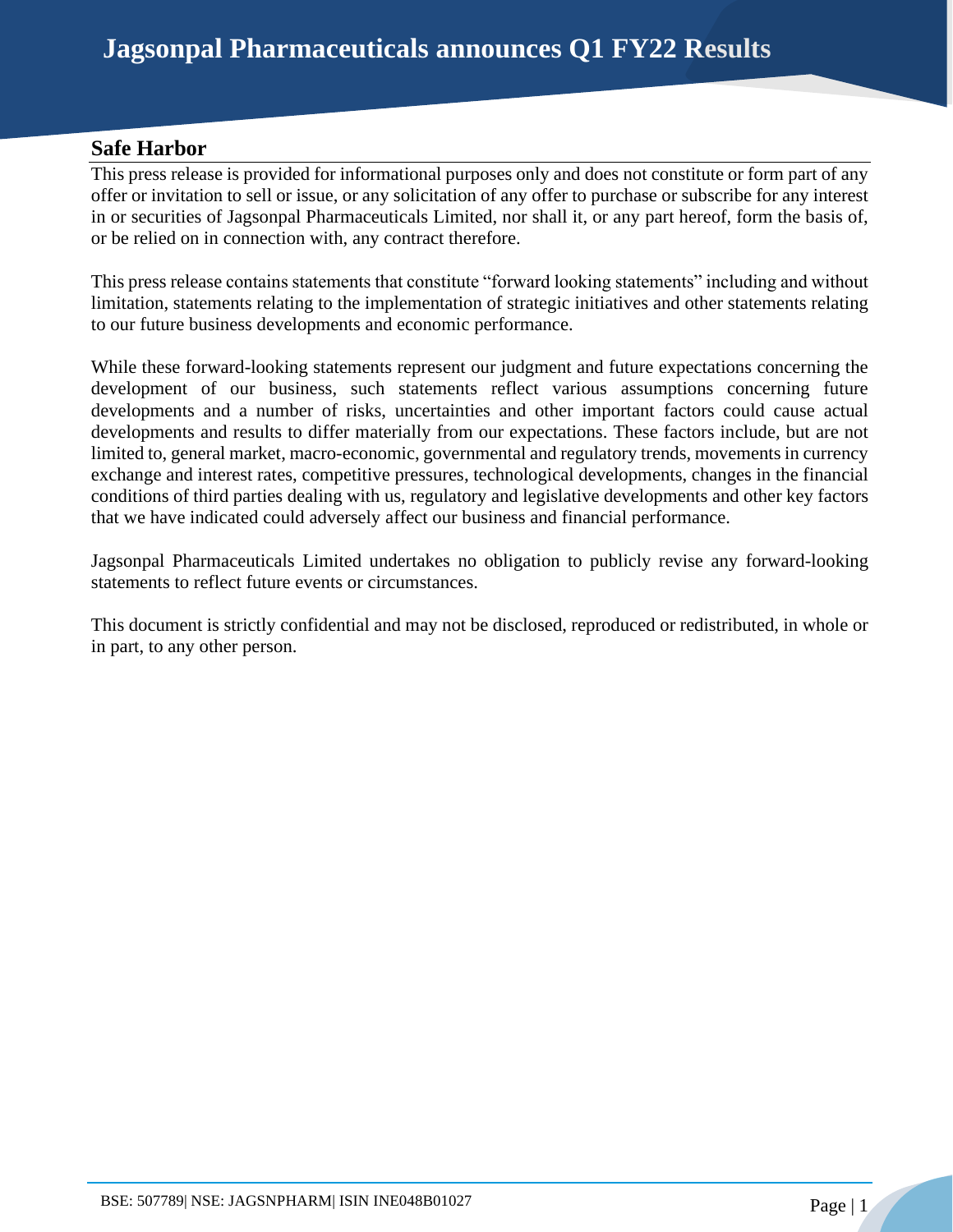# **Revenue growth of 87%, PAT growth of 172% Launched two Dydrogesterone formulations under the brand names Divatrone and Proretro**

**New Delhi, Aug 16, 2021:** Jagsonpal Pharmaceuticals Ltd., a Delhi based leading pharmaceutical company, announced Q1FY22 results on Aug 13, 2021.

## **Management Comment:**

**Speaking about the performance, Mr. R.P.S. Kochhar, Chairman & Managing Director, Jagsonpal Pharmaceuticals** said, *"We are happy to announce that our efforts on product rationalization, focus on high margin products, cost control, and improvement in operational matrix with better supply chain management have started producing results. We have delivered strong revenue growth and profitability led by our continuous efforts on brand building and demand growth post easing of lockdown restrictions."*

*He also added, "We are delighted to announce the launch of two Dydrogesterone formulations under the brand name Divatrone and Pro-Retro which completes our product basket for the Progestin therapy. This gives us a strong foothold into an area that has a potential market size of ~Rs. 450 cr. with limited competition. We are continuously working to strengthen our sales network by improving network of empaneled doctors, connecting with them digitally, organizing regional, state and specialty focused webinars, onboarding experienced sales professionals, and training our workforce to transform to a digital culture. These digital initiative have shown resounding participation and encouraging results."*

|                          |               |               |         |        | (Figures in INR-Millions) |             |
|--------------------------|---------------|---------------|---------|--------|---------------------------|-------------|
| <b>Financial Summary</b> | <b>Q1FY22</b> | <b>Q1FY21</b> | YoY%    | Q4FY21 | QoQ%                      | <b>FY21</b> |
| Total Income             | 608.2         | 324.4         | 87.5%   | 455.0  | 33.7%                     | 1,923.4     |
| <b>EBITDA</b>            | 101.0         | 34.3          | 194.3%  | 77.8   | 29.8%                     | 234.7       |
| <b>EBITDA Margin</b>     | 16.6%         | 10.6%         | 602 bps | 17.1%  | $-50$ bps                 | 12.2%       |
| <b>Profit after Tax</b>  | 68            | 25            | 171.7%  | 51     | 34.3%                     | 171         |

## **Key Financial highlights of the Quarter:**

## **Q1FY22 Summary:**

- Total income of ₹608 mn, registering a growth of 87.5% YoY
- EBITDA of ₹ 101 mn, up 194.3% YoY translating to an EBITDA Margin of 16.6%. This was an increase in margin of almost 600 bps.
- EBITDA margin improved due to:
	- o Increase in sale of high margin products.
	- o Improvement in the ratio of manufacturing cost overheads as percentage of sale.
	- o Better financial control and monitoring of other administrative expenses.
- Profit after Tax of ₹ 68 mn, registering a growth of 171.7% YoY.
- EPS was ₹2.61 as compared to ₹0.96; a growth of 172%.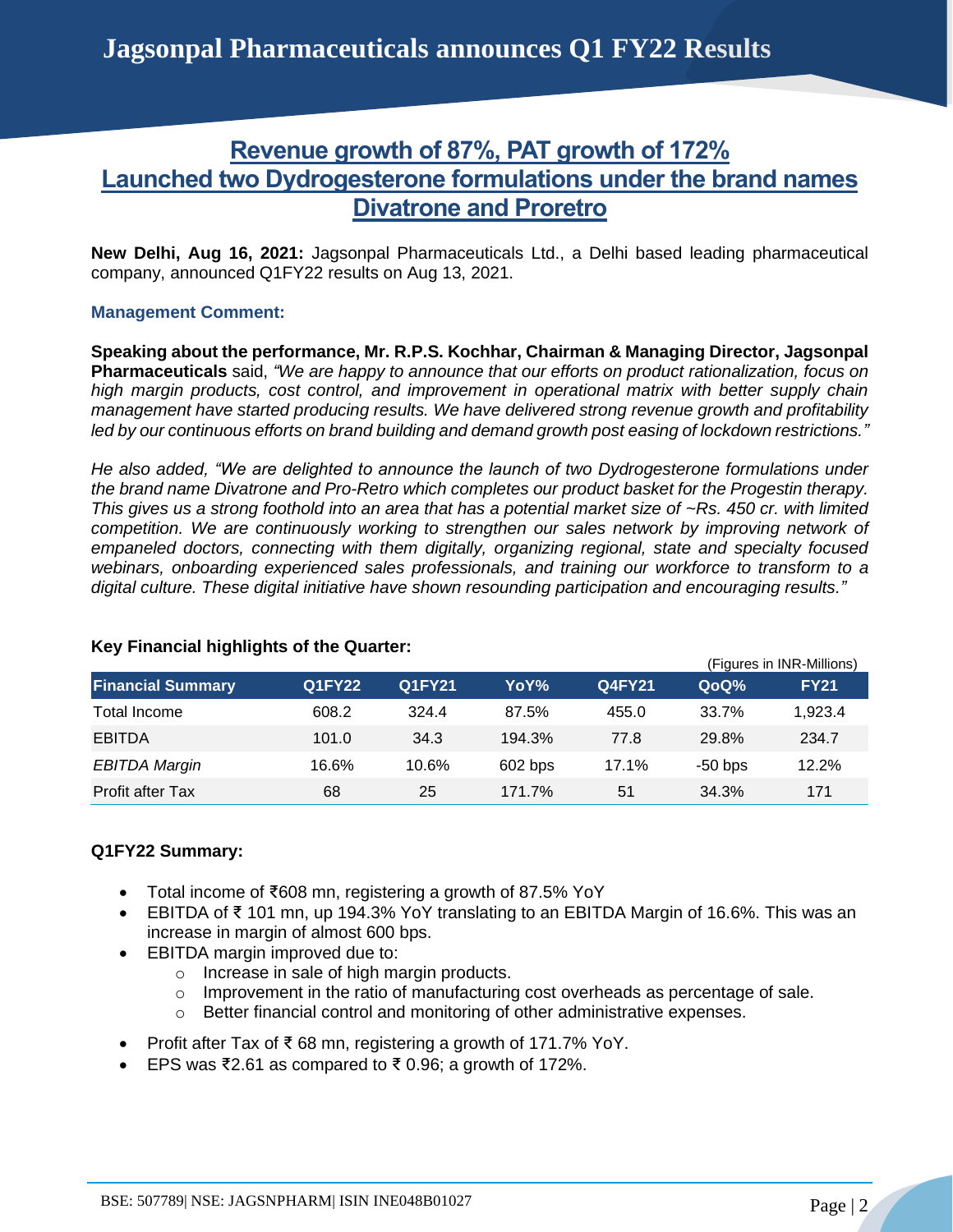## **Product Launch**

Jagsonpal Pharmaceuticals is one of the fastest growing companies in India, with a strong drug portfolio, focusing on the fields of women's health and gynecology. Progesterone is the second largest subgroup in the Gynae market, with a market size of approximately Rs.17.5 billion.

The company has a variety of progesterone treatment products. To improve the progesterone treatment product portfolio, **the company has launched two Dydrogesterone formulations under the brand names Divatrone and Proretro**.

Dydrogesterone belongs to the molecular group of progesterone and is mainly used for indications of pregnancy, menstrual support, and infertility. The total market size of Dydrogesterone is ~Rs 4.5 billion (MAT June 21), and its market share in the entire progesterone molecule is approximately 25%. Dydrogesterone has exhibited ~14% growth in last year and faces limited competition is the market (2 main players and 1 small player)).

We expect that this product will contribute ~8% to consolidated revenues of the company in FY2021-22 and we are hopeful of capturing 15% market share in next 2 years.

## **Other operational highlights:**

FY 2021-22 has begun on a positive note with record quarterly revenue and EBITDA margins under the backdrop of the second wave of Covid.

During second wave of COVID, we created a focused task force across our business units and location to support our employees and their families. The efforts of taskforce resulted in significant mitigation of COVID hardship for our employees and their families including those who unfortunately succumbed in line of duty.

The Company's key focus was on brand promotions during this quarter. We focused on key contributors, identified doctors and prescribers across specific brands during the quarter. This focused brand promotion along with favorable market conditions lead to strong demand for some of our brands. This was also ably supported by our Procurement & Distribution teams that have managed the supply chain exceedingly well to ensure that products were available at the shortest time Interval. At the field & customer level connect front, we were able to constantly connect with our field force, our key customers as well as Doctors through virtual / video conferencing mode to ensure the right communication and availability of brands.

### **Business Outlook**

We expect strong business performance during this fiscal and expect significant momentum in this fiscal on the back of new launches and better product mix. On a consolidated basis, **we expect a revenue growth of 28-30% in FY 22 over FY 21 and aspire to be in the 22 to 24% EBITDA margins range, barring unforeseen circumstances.**